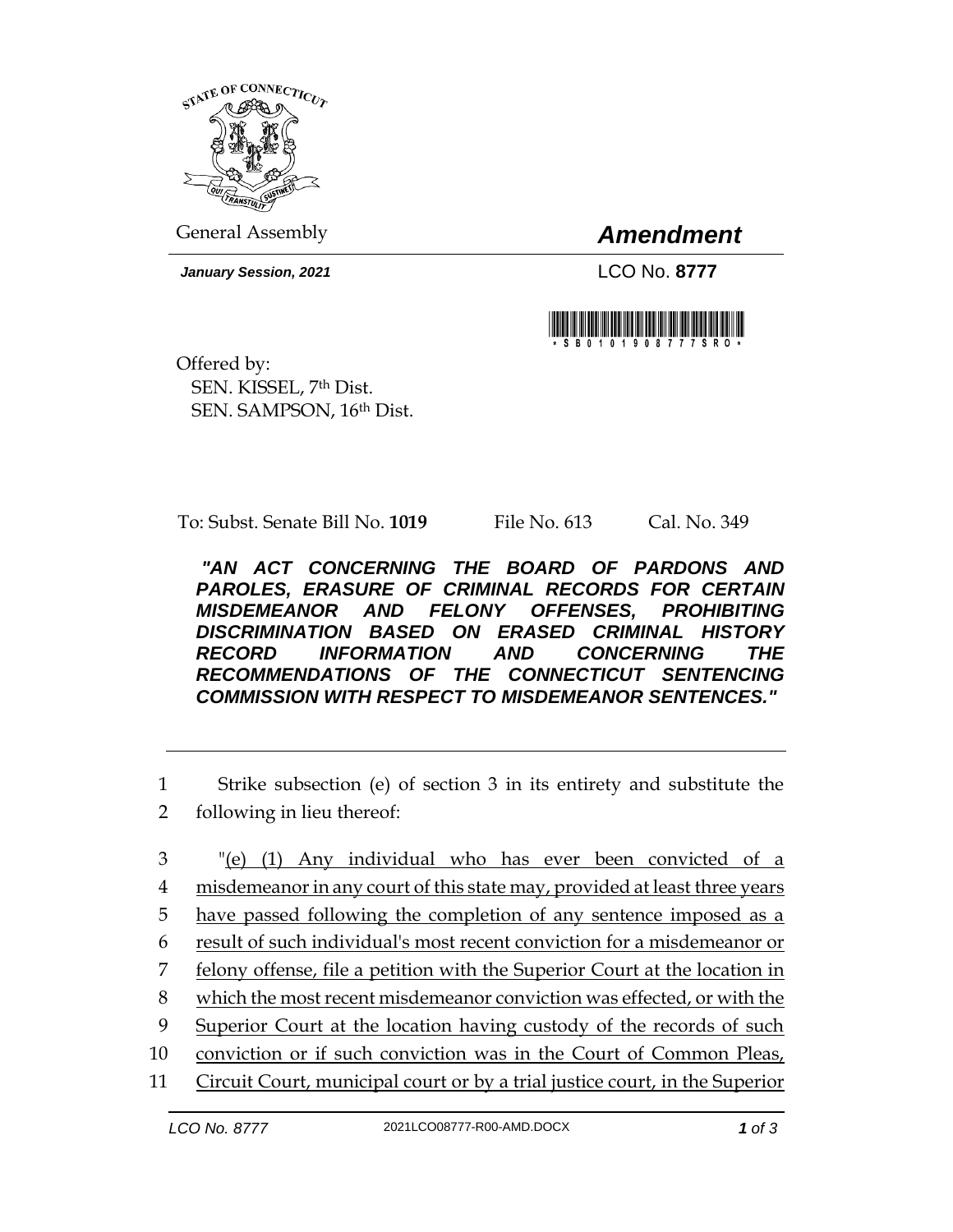| 12 | Court where venue would exist for criminal prosecution, for an order of     |
|----|-----------------------------------------------------------------------------|
| 13 | erasure, and if such petition is in order, the Superior Court shall issue   |
| 14 | such order of erasure and direct all police and court records and records   |
| 15 | of the state's or prosecuting attorney pertaining to each such              |
| 16 | misdemeanor offense, except for a violation of section 53a-64cc, any        |
| 17 | misdemeanor that is a family violence crime, as defined in section 46b-     |
| 18 | 38a, or that is a nonviolent sexual offense or a sexually violent offense,  |
| 19 | each as defined in section 54-250, or a violation of section 14-227a, 14-   |
| 20 | 227m or 14-227n, to be erased.                                              |
| 21 | (A) Notice of the erasure shall immediately be sent to all persons,         |
| 22 | agencies, officials or institutions known to have information pertaining    |
| 23 | to the criminal history record information. Reasonable efforts shall be     |
| 24 | made to send notice of the erasure to the individual whose records have     |
| 25 | been erased not later than thirty calendar days after such erasure;         |
| 26 | (B) If an individual has been convicted of an offense in any court in       |
| 27 | this state and such offense has been decriminalized subsequent to the       |
| 28 | date of such conviction, such conviction shall not be considered when       |
| 29 | evaluating such individual's criminal history record information for the    |
| 30 | purposes of this subsection; and                                            |
| 31 | (C) Erasure under this subsection shall not occur in the case of any        |
| 32 | individual who has pending charges or an open criminal case in any          |
| 33 | jurisdiction.                                                               |
| 34 | (2) If a person has been convicted of a violation of subsection (c) of      |
| 35 | section 21a-279 prior to October 1, 2015, such conviction shall not be      |
| 36 | considered as a most recent offense when evaluating whether a               |
| 37 | sufficient period of time has elapsed for an offense to qualify for erasure |
| 38 | pursuant to this subsection.                                                |
| 39 | (3) Nothing in this subsection shall limit any other procedure for          |
| 40 | erasure of criminal history record information, as defined in section 54-   |
| 41 | 142g, as amended by this act, or prohibit a person from participating in    |
| 42 | any such procedure, even if such person's criminal history record           |
| 43 | information has been erased pursuant to this section.                       |